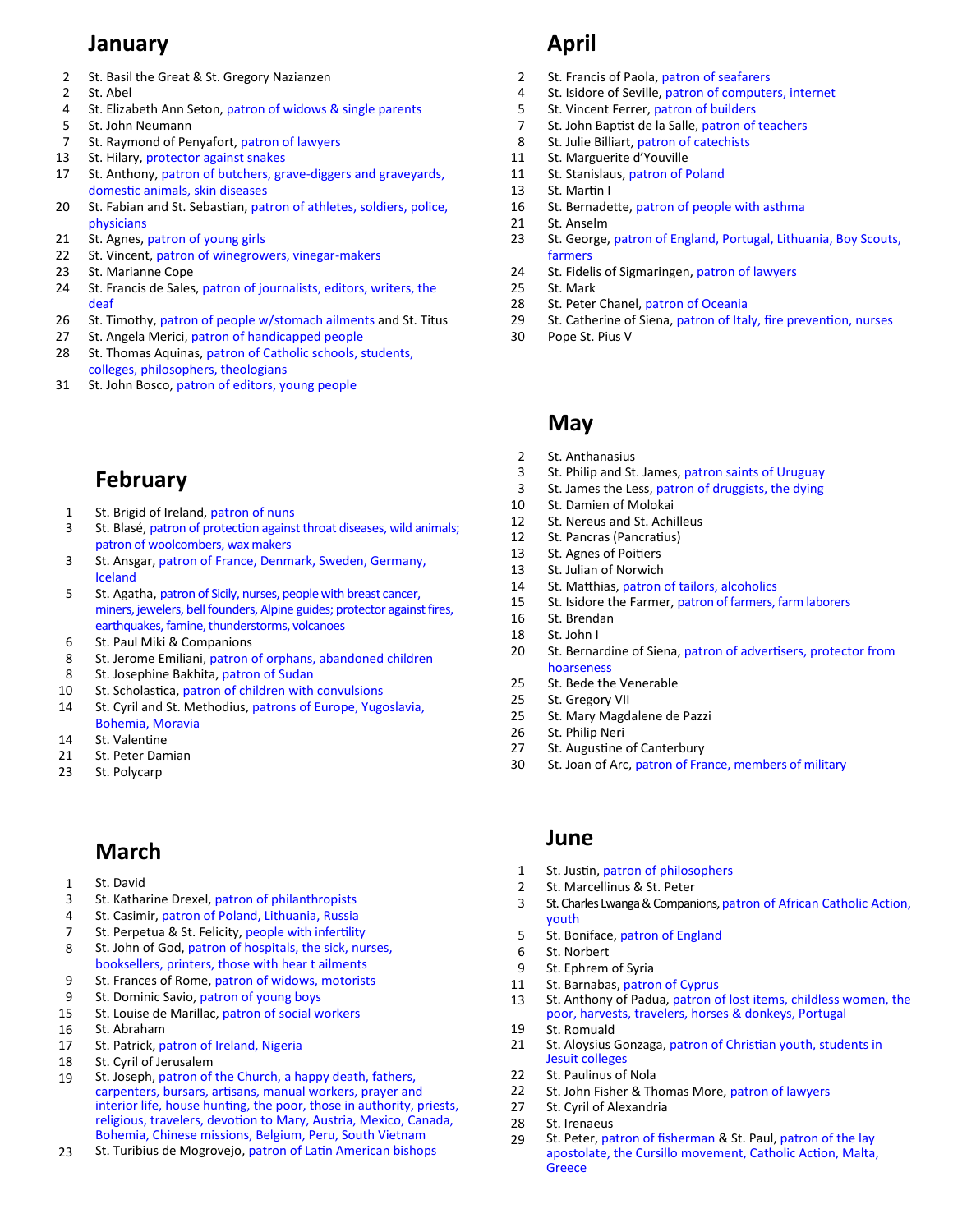# **July**

- 3 St. Thomas, patron of builders, architects, surveyors, the blind, India, Pakistan, the East Indies
- 4 St. Elizabeth of Portugal
- 5 St. Anthony Mary Zaccaria
- 6 St. Maria Goretti, patron of youth, teenage girls, people who have been abused
- 11 St. Benedict, patron of Europe, farm workers, Italian engineers and architects
- 12 St. Veronica, patron of photographers
- 13 St. Henry
- 14 St. Kateri Tekakwitha, patron of environmentalists
- 14 St. Camillus de Lellis, patron of people with AIDS
- 15 St. Bonaventure
- 15 St. Swithun
- 21 St. Lawrence of Brindisi
- 22 St. Mary Magdalene, patron of perfumers
- 23 St. Bridget of Sweden, patron of scholars, dairy workers
- 24 St. Boris, patron of Moscow & St. Gleb
- 25 St. James, patron of laborers, people with arthritis, Spain, Guatemala, Nicaragua
- 26 St. Joachim & St. Ann, patrons of grandparents; Ann: patron of housewives, childless women, miners, Canada
- 29 St. Martha, patron of housewives, nutritionists, cooks, servants, waiters & waitresses
- 30 St. Peter Chrysologus
- 31 St. Ignatius of Loyola, patron of retreats, soldiers

### **August**

- 1 St. Alphonsus Liguori, patron of confessors, theologians, vocations
- 1 The Seven Holy Maccabees & their mother St. Salome
- 2 St. Eusebius of Vercelli
- 4 St. John Mary Vianney, patron of parish priests
- 7 St. Sixtus II & Companions
- 7 St. Cajetan
- 8 St. Dominic, patron of astronomers, Dominican Rep.
- 9 St. Edith Stein, patron of philosophers
- 10 St. Lawrence, patron of Rome, cooks, the poor
- 11 St. Clare, patron of television
- 13 St. Pontian & St. Hippolytus
- 13 St. Radegunda
- 14 St. Maximilian Kolbe, patron of people w/drug addition
- 16 St. Stephen of Hungary, patron of Hungary, builders
- 18 St. Jane Frances de Chantal, patron of people who grieve
- 18 St. Helen, patron of archeologists
- 19 St. John Eudes
- 19 St. Sarah
- 20 St. Bernard, patron of beekeepers, candlemakers, Gibraltar
- 21 23 Pope St. Pius X, patron for sick people on the way to shrines St. Rose of Lima, patron of florists, gardeners, Peru, Central &
- So. America, the Philippines, India
- 24 St. Bartholomew
- 25 St. Louis of France, patron of French soldiers, builders, sculptors, button makers, barbers
- 25 St. Joseph Calasanz, patron of all Christian schools
- 27 St. Monica, patron of mothers, parents of troubled children
- 28 St. Augustine, patron of theologians
- 28 St. Jacob
- 29 St. John the Baptist, patron of road workers

# **September**

- 1 St. Ruth
- 3 St. Gregory the Great, patron of teachers, scholars, music, singers
- 4 St. Moses
- 5 Bl. Teresa of Calcutta
- 8 St. Mary
- 9 St. Peter Claver, patron of missionary work among black people, Colombia
- 13 St. John Chrysostom, patron of preachers & public speakers, Constantinople
- 16 St. Cornelius & St. Cyprian, patron of North Africa, Algeria
- 17 St. Robert Bellarmine, patron of catechists, catechumens
- 17 St. Hildegard of Bingen
- 19 St. Januarius, patron of Naples, blood banks, those in danger of volcanoes
- 20 St. Andrew Kim Taegon, St. Paul Chong Hasang, and Companions
- 21 St. Matthew, patron of bankers, accountants, tax-gatherers, security guards
- 25 St. Cleopas and companion
- 26 St. Cosmas and St. Damian, patrons of physicians, surgeons, pharmacists, druggists, barbers, hairdressers, the blind
- 27 St. Vincent de Paul, patron of works of charity, hospitals, elderly people, prisoners, Madagascar
- 28 St. Wenceslaus, patron of Bohemia, Moravia, brewers
- 28 St. Lawrence Ruiz & Companions
- 29 Archangels: St. Michael, the Church, policemen, grocers, mariners, bankers, radiologists, the sick, the dying, the possessed, England, Germany, Papua New Guinea, Solomon Islands; St. Gabriel, postal services, telephone & telegraph workers, television workers; & St. Raphael, travelers, young people leaving home, the blind, nurses, physicians, lovers
- 30 St. Jerome, patron of Scripture scholars, librarians, students

# **October**

- 1 St. Therese of Child Jesus/of Lisieux/of the Little Flower, foreign missions, France, florists, gardeners, airplane pilots
- 3 St. Mother Theodore Guerin, patron of the Roman Catholic Diocese of Lafayette in Indiana
- 4 St. Francis of Assisi, patron of Italy, Italian merchants, ecologists, ornithologists
- 5 St. Faustina Kowalska, patron of Mercy
- 6 St. Bruno, patron of the possessed
- 8 St. Mechthild of Magdeburg
- 9 St. Denis and Companions, patron of Paris, France, those with headaches, the possessed
- 9 St. John Leonardi
- 11 Pope St.John XXIII, patron of Papal delegates
- 14 St. Callistus I
- 15 St. Teresa of Jesus/of Avila, patron of Spain, those with headaches
- 16 St. Hedwig, patron of Silesia
- 16 St. Margaret Mary Alacoque, patron of people with heart disease
- 17 St. Ignatius of Antioch
- 18 St. Luke, patron of artists, painters, doctors, sculptors, glass-workers, butchers
- 19 St. Isaac Jogues, St. John de Brebeuf, and Companions, patrons of Canada
- 19 St. Rene Goupil, patron of anesthesiologists
- 20 St. Paul of the Cross
- 21 St. Ursula and companions
- $22$ Pope St. John Paul II, patron of World Youth Day
- 23 St. John of Capistrano, patron of jurists, military chaplains
- 24 28 St. Anthony Mary Claret, patron of weavers, savings banks
- St. Simon and St. Jude, patron of desperate situations, hospitals